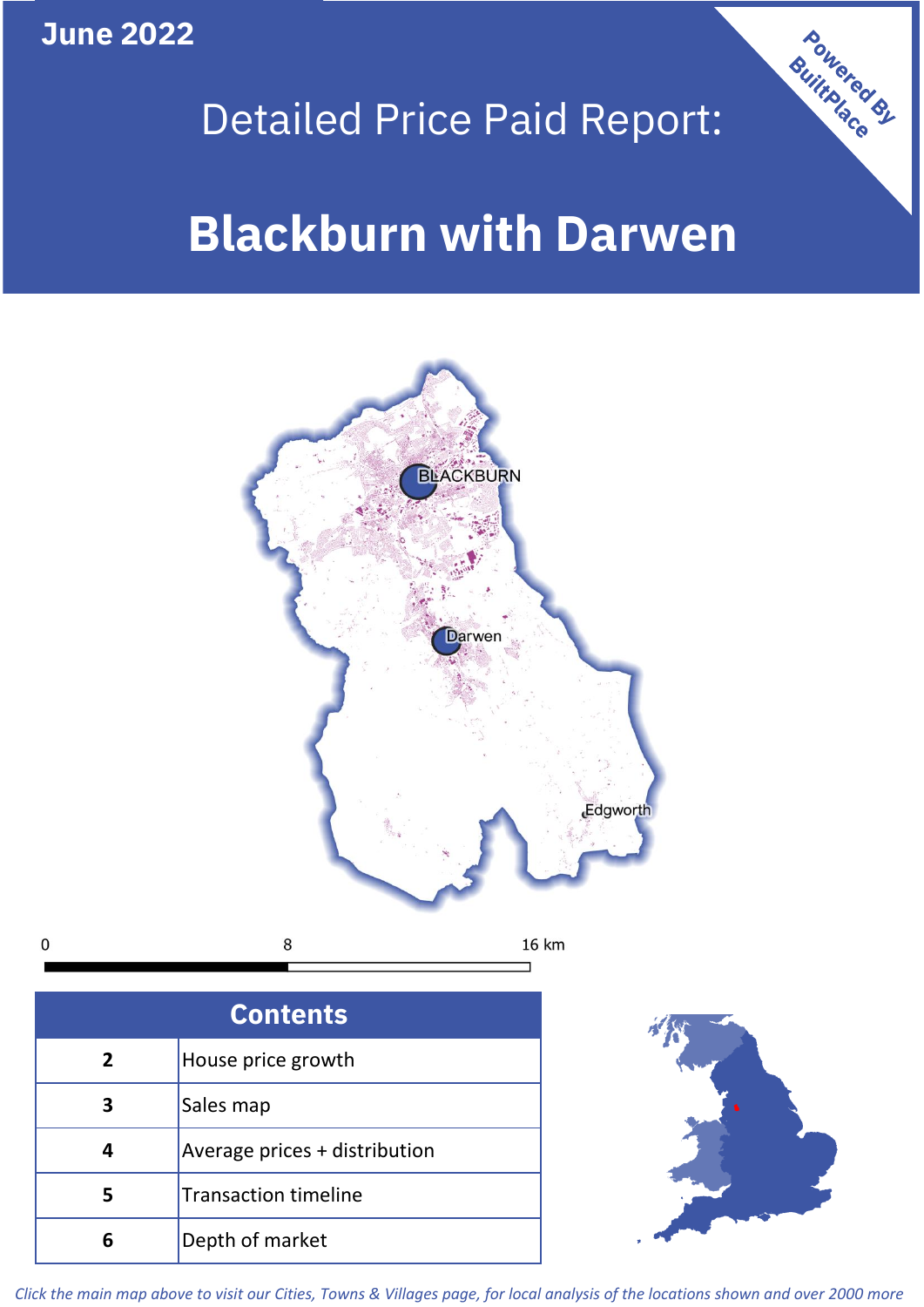### **Headline Data**

|                     | <b>Current level</b> | 3 month | <b>Annual</b> | 5 year | 10 year |
|---------------------|----------------------|---------|---------------|--------|---------|
| <b>House prices</b> | £137,694             | 3.9%    | 9.7%          | 31.4%  | 34.7%   |
| <b>Transactions</b> | 1,909                | $-8.4%$ | 10.0%         | 9.3%   | 59.7%   |

## **House Price Growth (April 2022 data)**

#### *Annual Change in House Prices*



House prices in Blackburn with Darwen grew by 9.7% in the 12 months to April 2022 (based on 3-month smoothed data). By comparison national house prices grew by 10.7% and prices in the North West grew by 11.0% over the same period.

Blackburn with Darwen house prices are now 15.4% above their previous peak in 2007, compared to +36.0% for the North West and +52.9% across England.



#### *Year-To-Date Change in House Prices, December to April*

Local prices have grown by 3.3% in 2022 so far, compared to growth of 2.4% over the same period last year.

#### *Source: OS OpenData; UK House Price Index (Contains HM Land Registry data © Crown copyright)*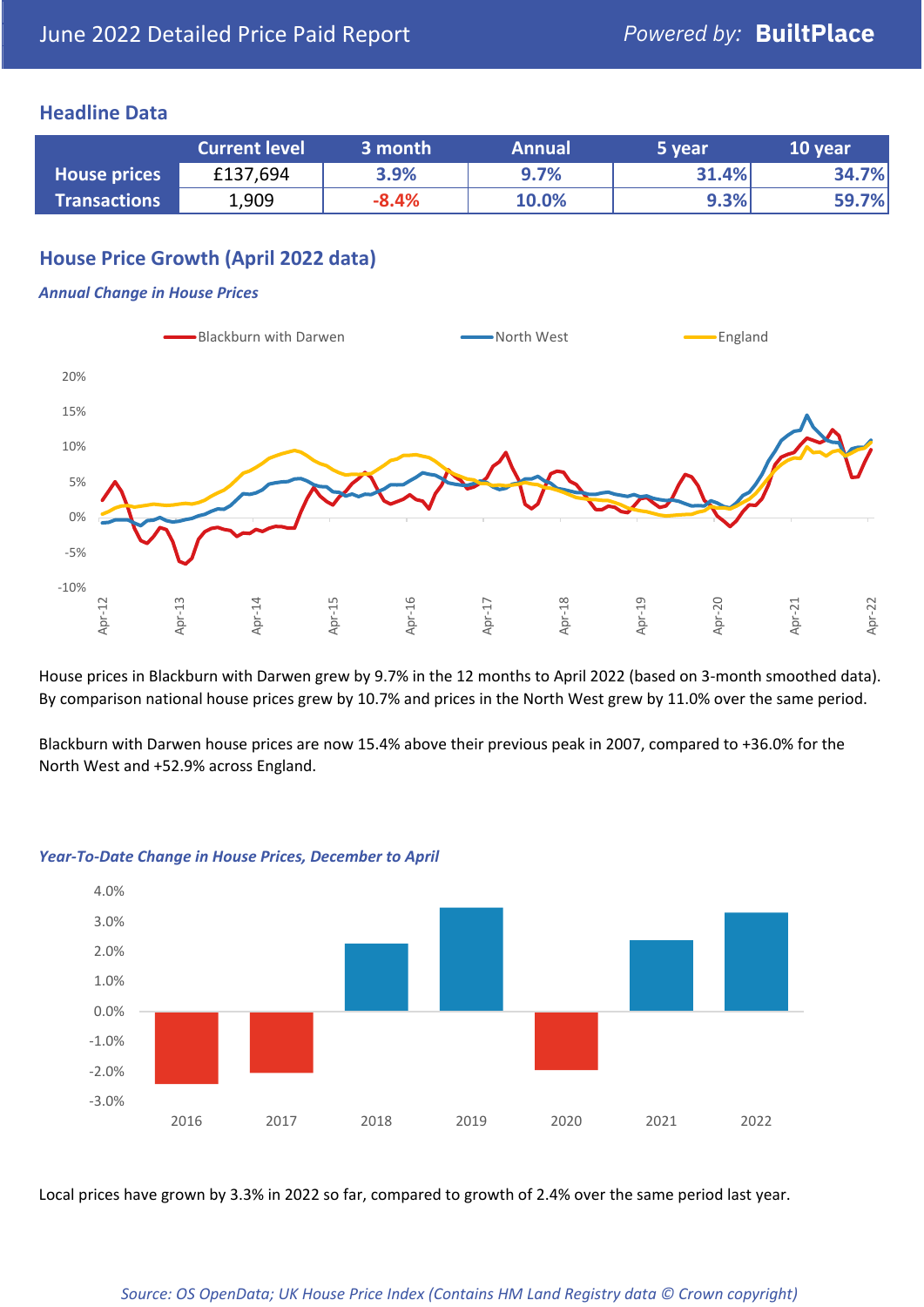## **House Price Map**

#### *12 months to April 2022*



*Each point is one postcode, coloured by the average value relative to all sales in this local authority (price bands are LA-specific quintiles).*

## **Map Key**

| Min      | Max      |                            |
|----------|----------|----------------------------|
| Up to    | £77,000  | 1st quintile / lowest 20%  |
| £77,000  | £102,000 | 2nd quintile               |
| £102,000 | £139,000 | 3rd quintile               |
| £139,000 | £194,000 | 4th quintile               |
| £194,000 | and over | 5th quintile / highest 20% |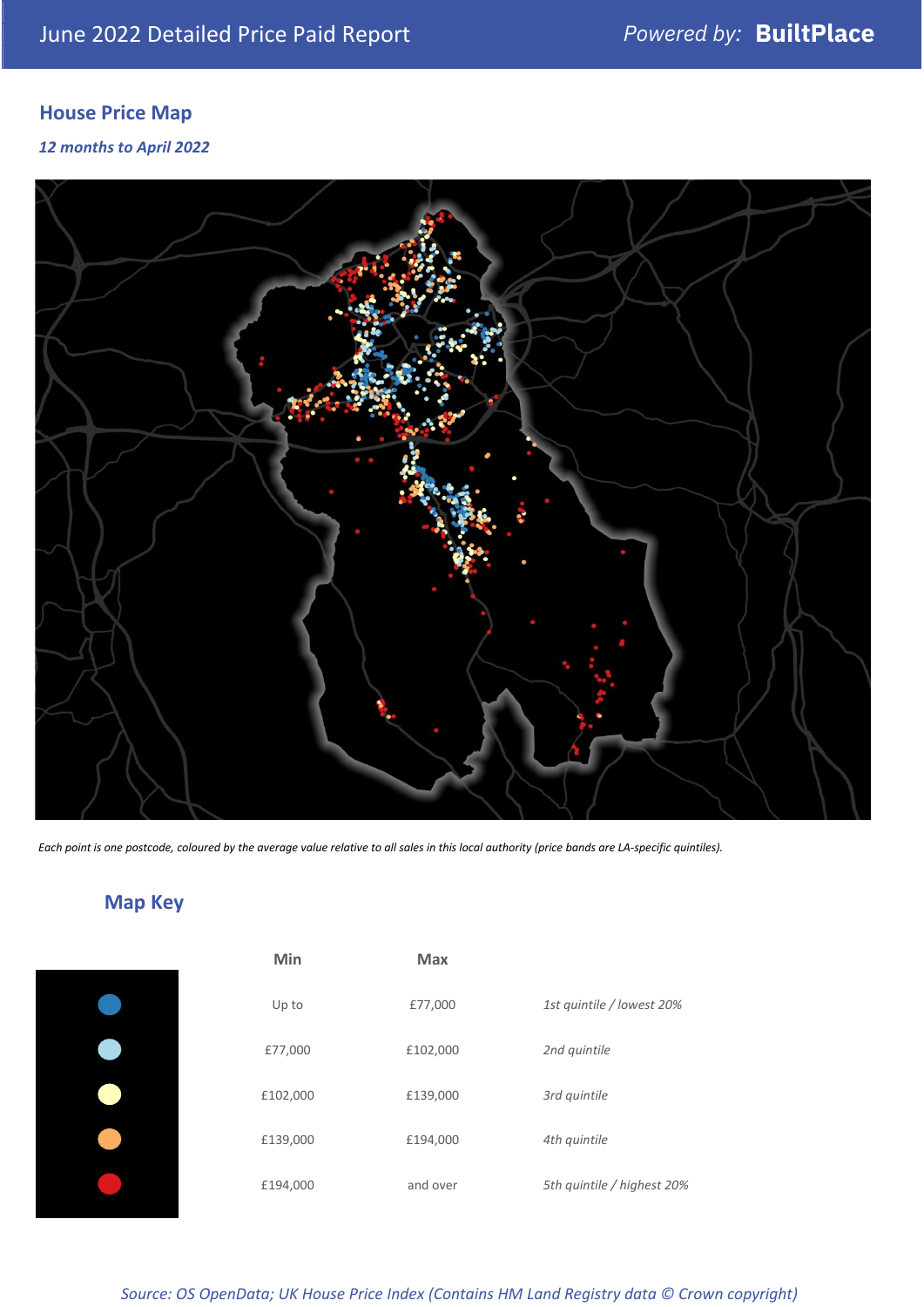## **Average House Price by Property Type**

## *12 months to April 2022*



|                 | <b>New</b>           | <b>Second hand</b> |  |  |
|-----------------|----------------------|--------------------|--|--|
| <b>Flat</b>     | No recorded<br>sales | £84,806            |  |  |
| <b>Terraced</b> | £162,982             | £106,542           |  |  |
| Semi-detached   | £187,475             | £165,067           |  |  |
| <b>Detached</b> | £278,243             | £280,713           |  |  |

## **House Price Distribution by Year**

*All properties, by price band and calendar year (2020 = year to date)*

|                    | 1997 | 2002 | 2007 | 2012 | 2017 | 2019 | 2020 |
|--------------------|------|------|------|------|------|------|------|
| <b>Under £100k</b> | 97%  | 88%  | 51%  | 53%  | 47%  | 39%  | 37%  |
| £100-200k          | 3%   | 11%  | 41%  | 39%  | 40%  | 42%  | 46%  |
| £200-300k          | 0%   | 1%   | 6%   | 5%   | 9%   | 13%  | 12%  |
| £300-400k          | 0%   | 0%   | 1%   | 2%   | 2%   | 4%   | 4%   |
| £400-500k          | 0%   | 0%   | 1%   | 0%   | 1%   | 1%   | 0%   |
| £500k-1m           | 0%   | 0%   | 0%   | 1%   | 1%   | 2%   | 1%   |
| £1-2m              | 0%   | 0%   | 0%   | 0%   | 0%   | 0%   | 0%   |
| <b>Over £2m</b>    | 0%   | 0%   | 0%   | 0%   | 0%   | 0%   | 0%   |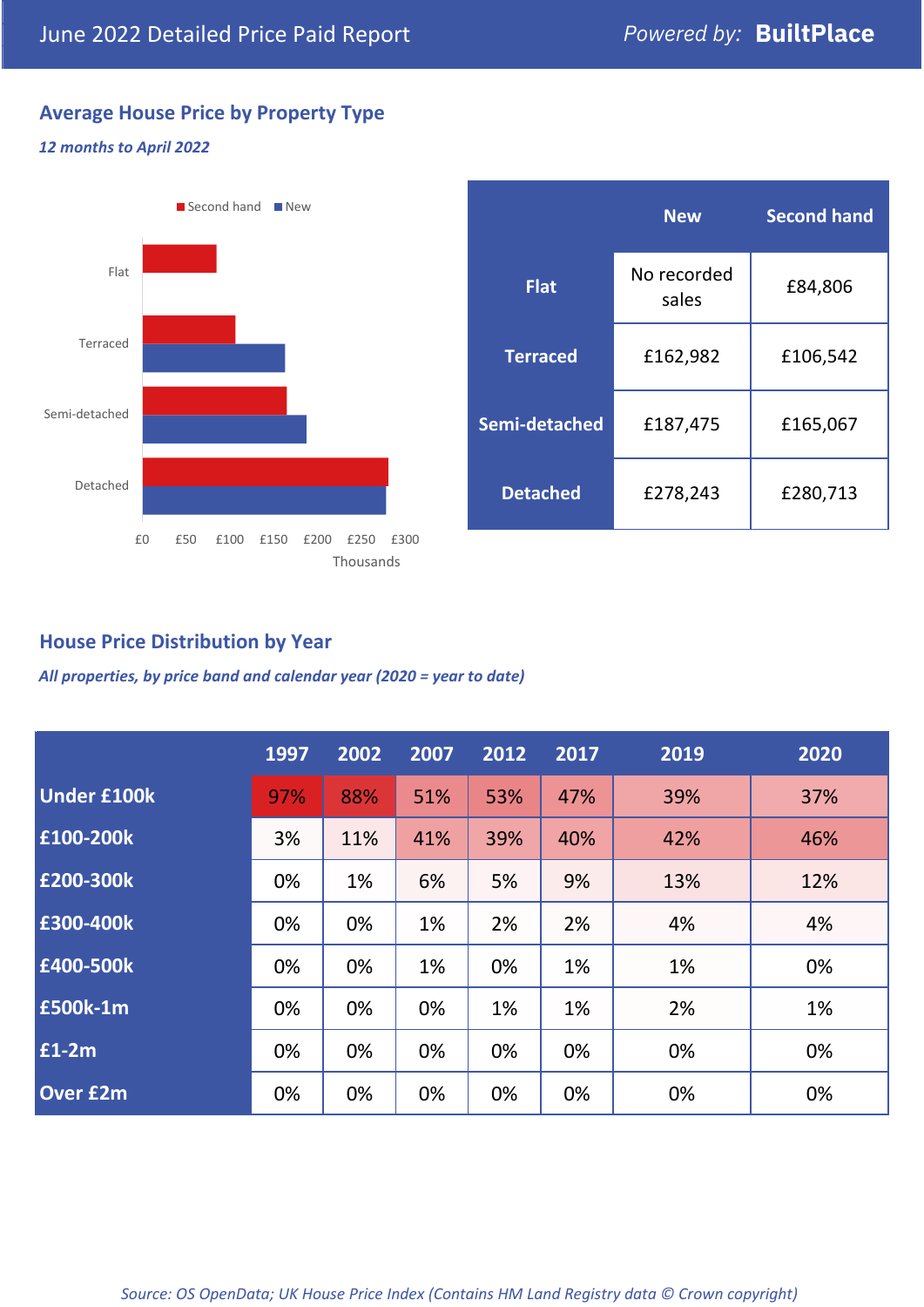## **Transactions (February 2022 data)**

*Annual Transactions, Indexed (2001-05 average = 100)*



There were 1,909 transactions in Blackburn with Darwen during the 12 months to February 2022. This is 56% of the average from 2001-05 and suggests activity is significantly below pre-downturn levels.

Transactions in Blackburn with Darwen have grown by 17.1% since 2014, compared to changes of +3.4% for North West and -7.7% for England.



#### *Cash and New Build Sales as % of Total, by Year*

*Note: The data on this page EXCLUDES transactions identified as transfers under a power of sale/repossessions, buy-to-lets (where they can be identified by a mortgage), and transfers to non-private individuals - i.e. it comprises only Land Registry 'A' data.*